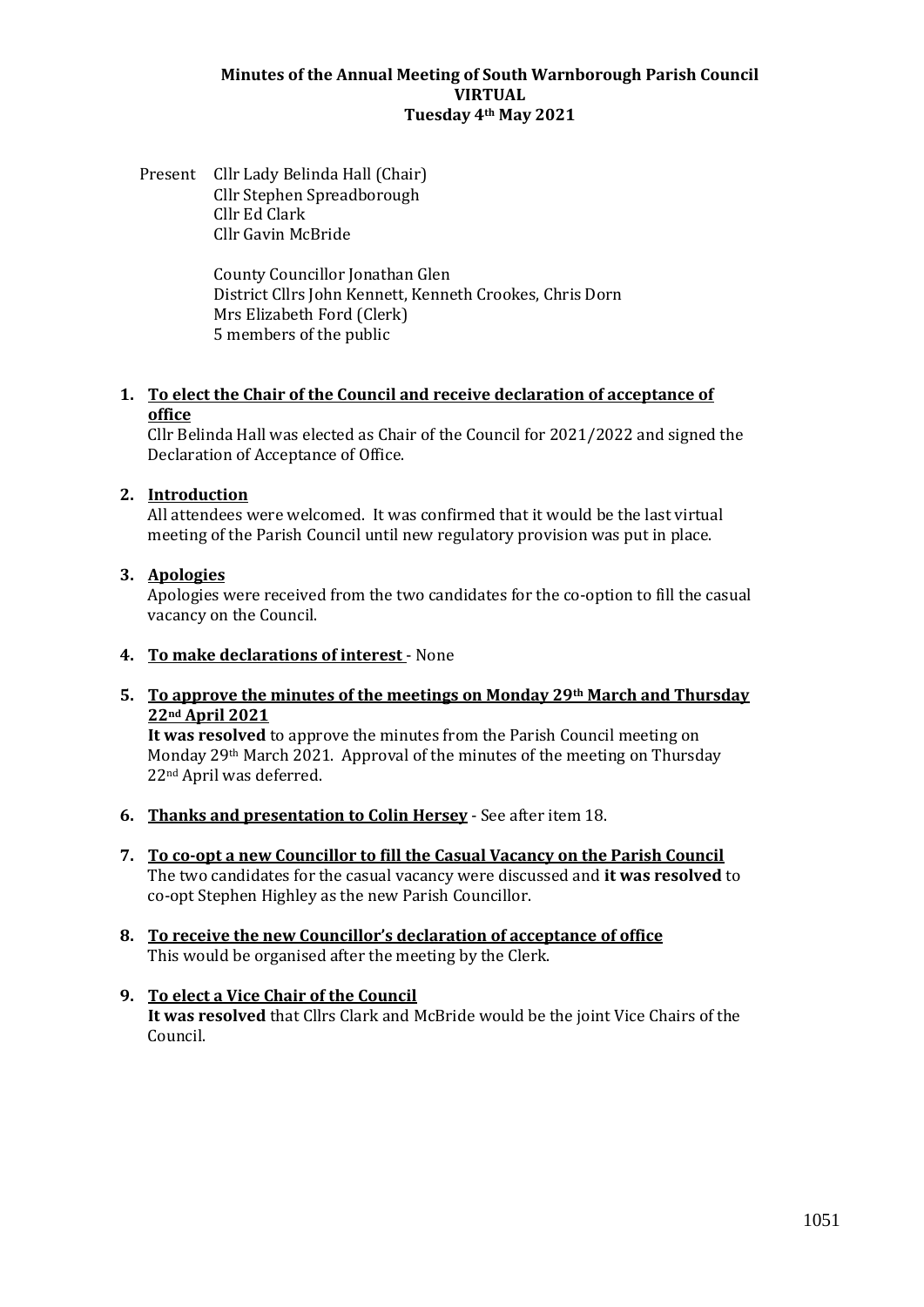# **10. Financial Reports**

## **a) Bank reconciliation**

The bank reconciliation was checked against the bank statements and agreed. Bank balances on 4th May 2021 were:

| SWPC Treasurers (current) account         |   | £ 66,901.88  |
|-------------------------------------------|---|--------------|
| <b>SWPC Burial Ground Account</b>         |   | £ $3,469.01$ |
| <b>SWPC Recreation Area Trust Account</b> | £ | 108.70       |
| SWPC - SWAGA CMM Account                  |   | £ 11,677.64  |
| NS&I Savings Account                      |   | £ $6,150.56$ |

### **b) Minute agreement to payments**

**It was resolved** to approve the payments below (total £2681.60)

| Retro-spective Payments to be Authorised 4th May 2021 |                                                 |  |           |            |  |
|-------------------------------------------------------|-------------------------------------------------|--|-----------|------------|--|
|                                                       | 30/03/2021 Swadling Garden Services GMC March   |  |           | 384.00     |  |
|                                                       | 26/04/2021 Clerk salary April                   |  | f         | 455.00     |  |
|                                                       | 30/04/2021 Swadling Garden Services GMC April   |  |           | 384.00     |  |
|                                                       |                                                 |  |           | £1,223.00  |  |
|                                                       |                                                 |  |           |            |  |
| Payments to be authorised 4th May 2021                |                                                 |  |           |            |  |
|                                                       | 05/05/2021 Lawnmaster, 80752 V Green treatment  |  |           | f<br>24.00 |  |
|                                                       | 05/05/2021 HALC Ltd, annual subs                |  | f         | 285.32     |  |
|                                                       | 05/05/2021 Came & Company Insurance renewal     |  | £1,079.10 |            |  |
|                                                       | 05/05/2021 Clerk milegae & expenses April & May |  | f         | 70.18      |  |
|                                                       |                                                 |  |           | £1,458.60  |  |

# **c) To receive internal audit report and decide actions**

The 2020/2021 internal audit report was reviewed at the meeting. It was noted that the SWAGA receipts and payments were separately listed and were to be merged with the rest of the Parish Council accounts. Councillors would consider whether a formal grant process and accompanying policy/application documents were necessary.

A full review of the asset register would be carried out once the new playground was installed.

# **d) To receive and approve 2020/21 Accounts**

The 2020/2021 Accounts had been circulated previously and were discussed. Cllr Hall checked and signed the bank reconciliation as correct and **it was resolved** that the accounts were approved.

**e) To receive and approve Section 1 of the 2020/21 Annual G&A Return**

Section 1 of the 2020/2021 Annual G&A Return had been circulated previously and was reviewed. **It was resolved** to approve it and was signed by the Chair.

### **f) To receive and approve Section 2 of the 2020/21 Annual G&A Return and AGAR Bank Reconciliation**

Section 2 of the 2020/2021 Annual G&A Return and AGAR Bank Reconciliation had been circulated previously and were reviewed. **It was resolved** to approve then and the Chair signed both documents.

# **g) To report on General Power of Competence status**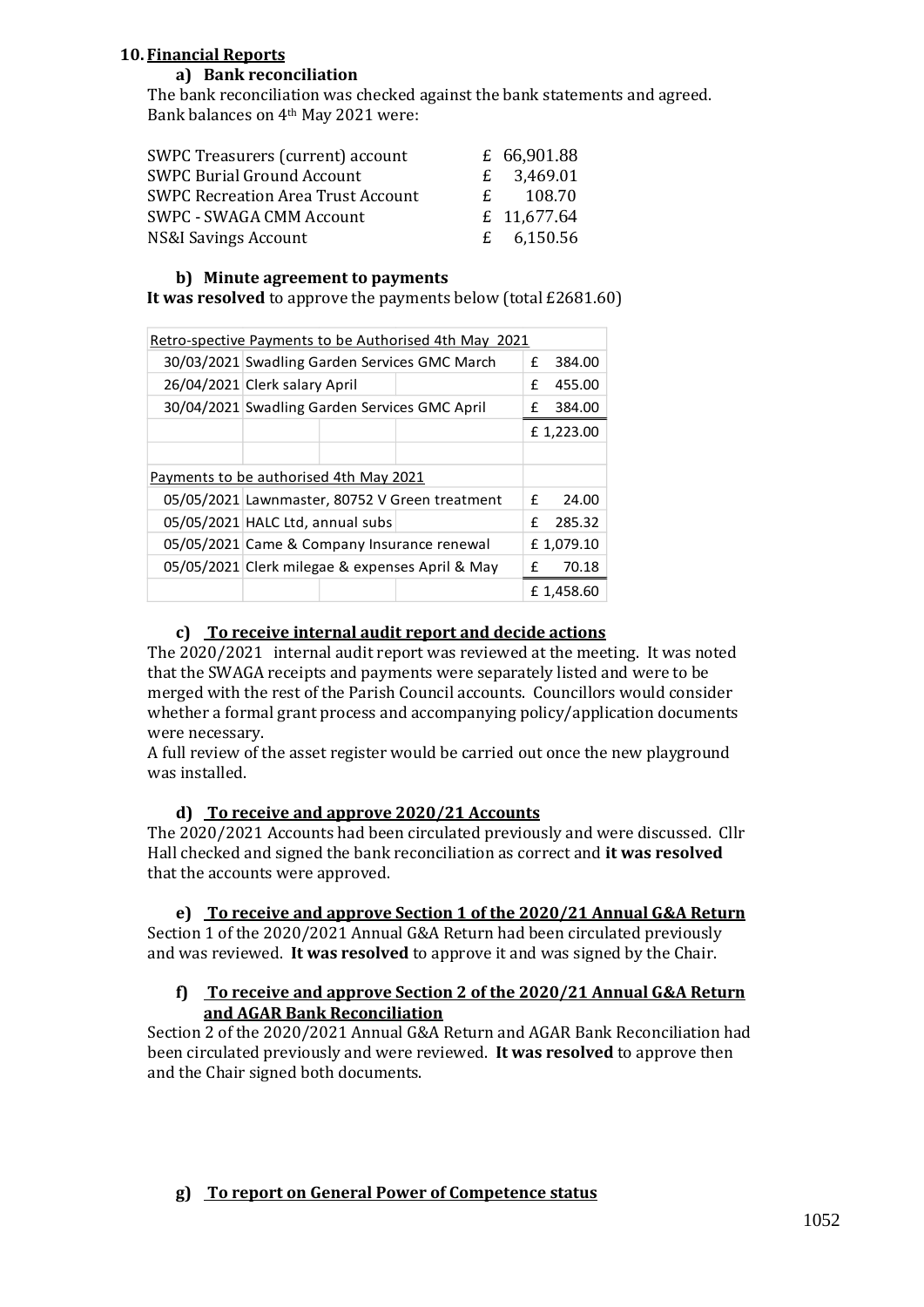As only two out of the five Councillors were elected (rather than co-opted or appointed) the Council no longer fulfilled all the necessary conditions to hold the General Power of Competence. There were no ongoing projects under this power.

### **h) To consider purchase of new Parish Council laptop**

**It was resolved** to approve a maximum budget of £1,000 for the purchase of a new Parish Council laptop with necessary software including virus protection for the use of the new Parish Clerk.

## **11. To appoint representatives**

Councillor roles were agreed as follows:

SWAGA Parish Council representative – Cllr Ed Clark (SWAGA Chairman) Highways – Cllr Stephen Highley Defibrillator – Cllr Belinda Hall Rights of Way – Cllrs Belinda Hall and Gavin McBride Hart District Association of Parish and Town Councils – attendance to be shared between Councillors The Ridley Hall – Cllr Belinda Hall Summer Fete – Cllr Stephen Spreadborough Website – Cllr Gavin McBride

Volunteer representative roles, to be confirmed at the next meeting, were:

Village Green and war memorial – Mark Honour Village Shop – Barry Stoneman Defibrillator – Barry Stoneman SWLP Committee – Jo Grey, David Samson and others tbc Website and Parish Council Facebook page – tbc Speed Indicator Device – Barry Stoneman Parish Facebook page - vacant Speedwatch – vacant Tree Warden – vacant Neighbourhood Watch – vacant.

### **12. To decide the schedule of meetings until May 2022**

The following schedule of meetings was agreed:

Monday 7th June 2021 Monday 5th July 2021 Monday 6th September 2021 Monday 15th November 2021 Monday 10th January 2022 Monday 8th March 2022 Monday 16th May 2022

### **13. To decide on the review of governance documents and policies** This was deferred.

# **14. To consider provisions in the event that virtual meetings of the Council are not allowed and Covid-19 pandemic safeguards preclude face to face meetings**

This was deferred.

It was **resolved** that County Councillor Jonathan Glen and District Councillor John Kennet would present their reports to the meetings as they were not able to attend the following Parish Assembly.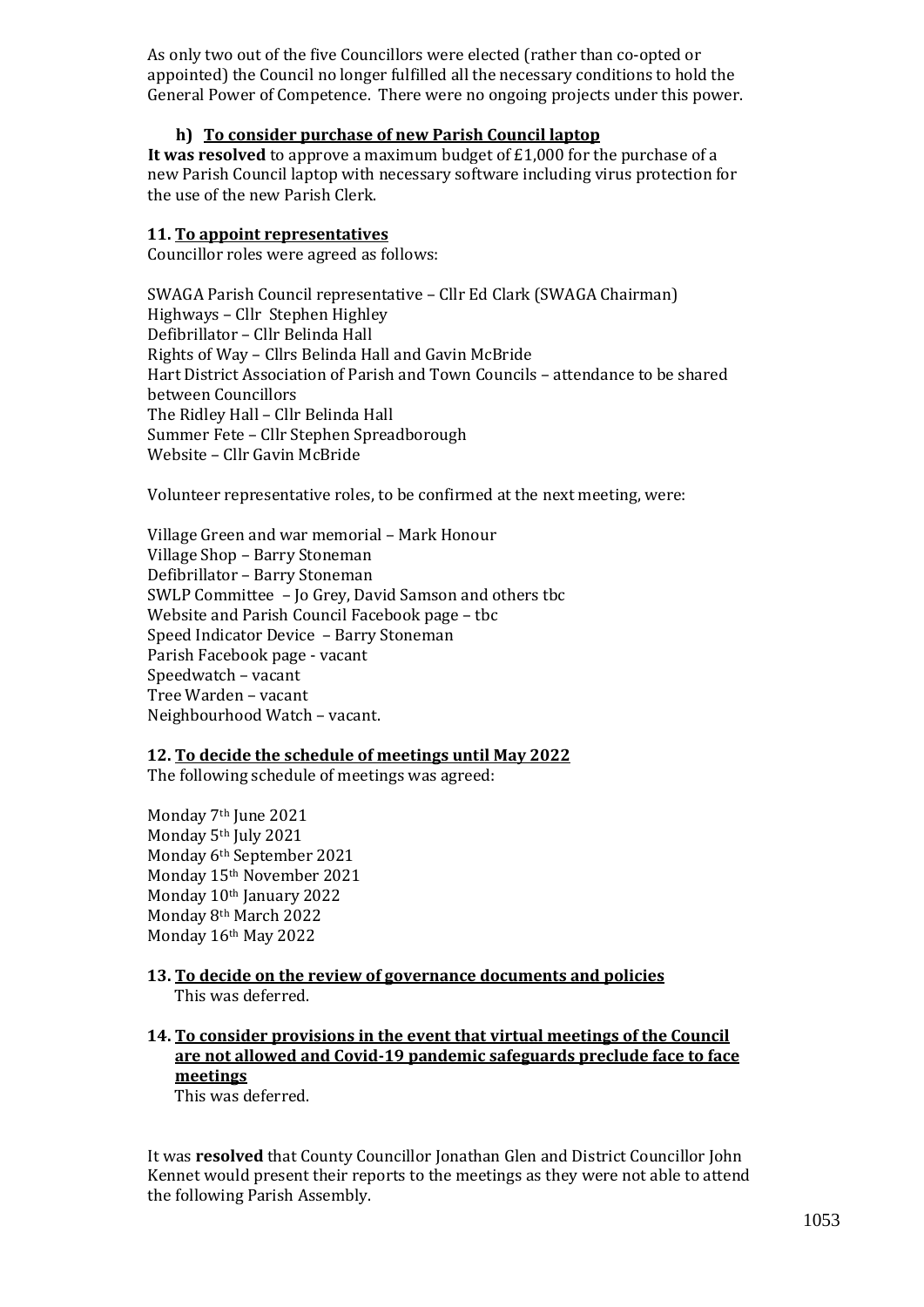Cllr Glen congratulated Cllr Kennett on his recent appointment as Chairman of Hart District Council. He reported that the County Council accounts were in order. He requested that the Parish Council nominate the former South Warnborough post mistress for an MBE in recognition of her work in the village and in light of the recent court judgements establishing her innocence along with many other post office employees following the long overdue recognition of failings in the post office accounting software system. He applauded James Arbuthnot (formerly the local MP and now in the House of Lords) for championing this cause. Attendees at the meeting all joined in the support for the former postmistress. John Coughlan, County Council Chief Executive Officer, would retire at the end of June. From the 1st June 2021 the Councillor Devolved Budget would start again and grant applications could be submitted. Finally, Cllr Glen expressed the view that virtual meetings should continue as they enabled representatives to attend many more meetings than previously. Cllr Glen left the meeting.

Cllr Kennett commented on the two solar fam development proposals currently underway. It was expected that the Chosley Farm application would be heard at the June Hart DC planning committee. As yet, no planning application had been received for the Long Sutton development. Hart DC had declared a climate emergency on Thursday 29th April 2021 which increased support for the development of solar farms in the area. The Hart DC budget for 2021/2022 would involve the dependence on reserves for the second year running. Finally Cllr Kennett requested that a meeting date was set with Hampshire County Council to discuss the new bus shelter opposite the village shop. Cllr Kennett left the meeting

### **15. Update on previous planning applications**

An update on only one application was made at the meeting. **20/03185/FUL**, **Chosley Farm, Bidden Road,North Warnborough**, Hook, Hampshire RG29 1BW. Erection of a **Solar Photovoltaic Farm** etc. Revised application documents had been posted onto the Hart District Council website at the end of April with a further consultation expiry date of 21st May 2021.

#### **16. To agree date of meeting with Vivid and Hart DC regarding Ridley's Piece**

Councillors requested the Clerk to confirm which dates the Vivid housing association officers could attend before agreeing a date for the meeting.

#### **17. To confirm change of Clerk & RFO on 10th May 2021**

A new Clerk, Susan Richardson, had been appointed and would start on Monday 10th May 2021. The outgoing Clerk was thanked for her work for the Council since October 2015 and wished well in her new role.

### **6. Thanks and presentation to Colin Hersey** - postponed

Cllr Hall, on behalf of the Parish Council, thanked Colin Hersey for his hard work and determination in managing highways and other issues for the Parish. The Parish Council was very sad to be losing him, wished him all the best and were looking forward to his return as a volunteer as soon as possible. A token of the Parish Council's appreciation for his work would be given shortly.

### **18. Questions and answers from the floor**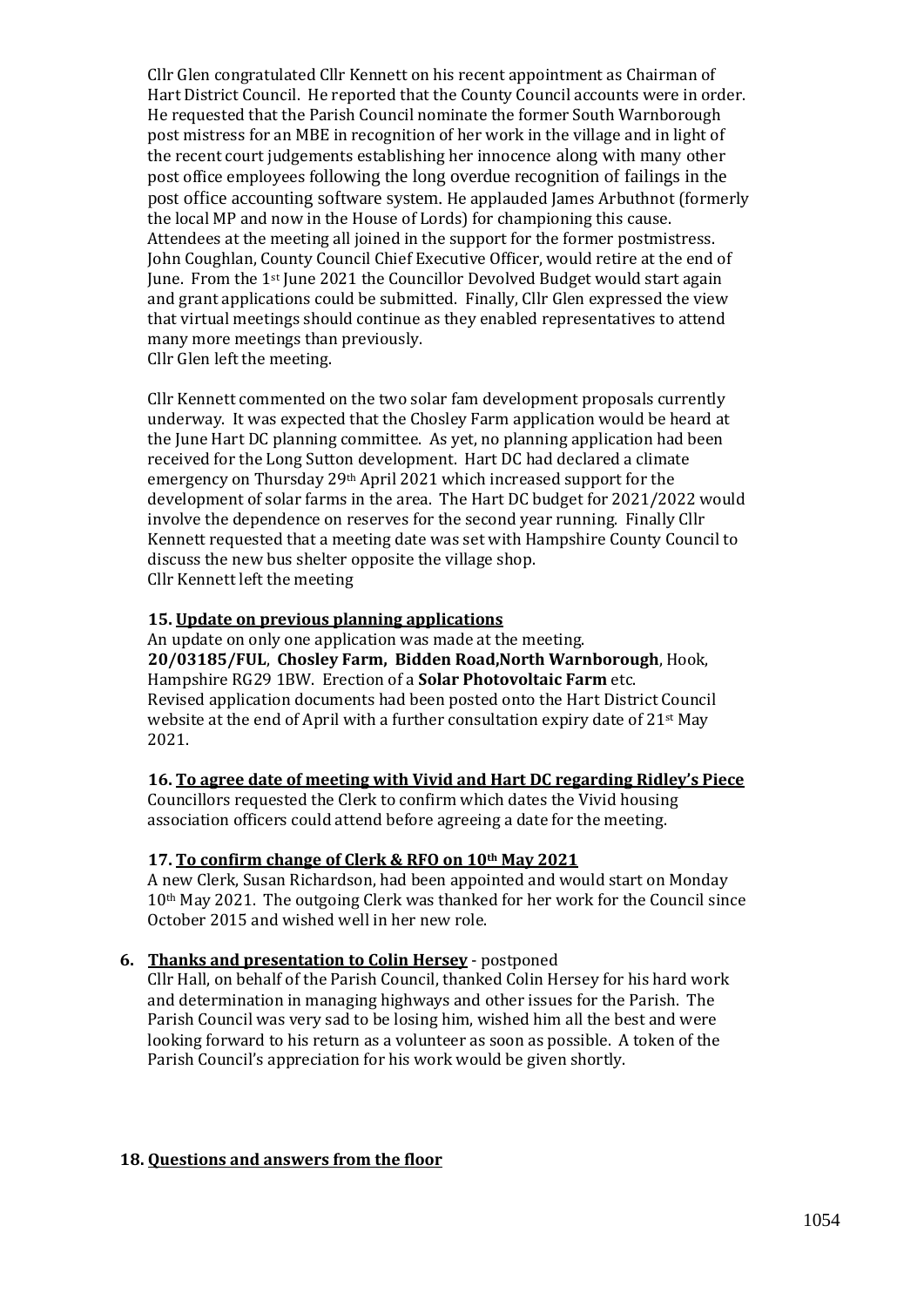A resident requested that the appointment of the new Councillor and new Clerk be announced in the June parish magazine.

# **19. To confirm date and location of next meeting**

The next meeting would be held in the Ridley Hall at 7.30pm on Monday 7<sup>th</sup> June 2021

The meeting finished at 7.41 pm.

Signed Chairman Date

Parish Clerk Elizabeth Ford